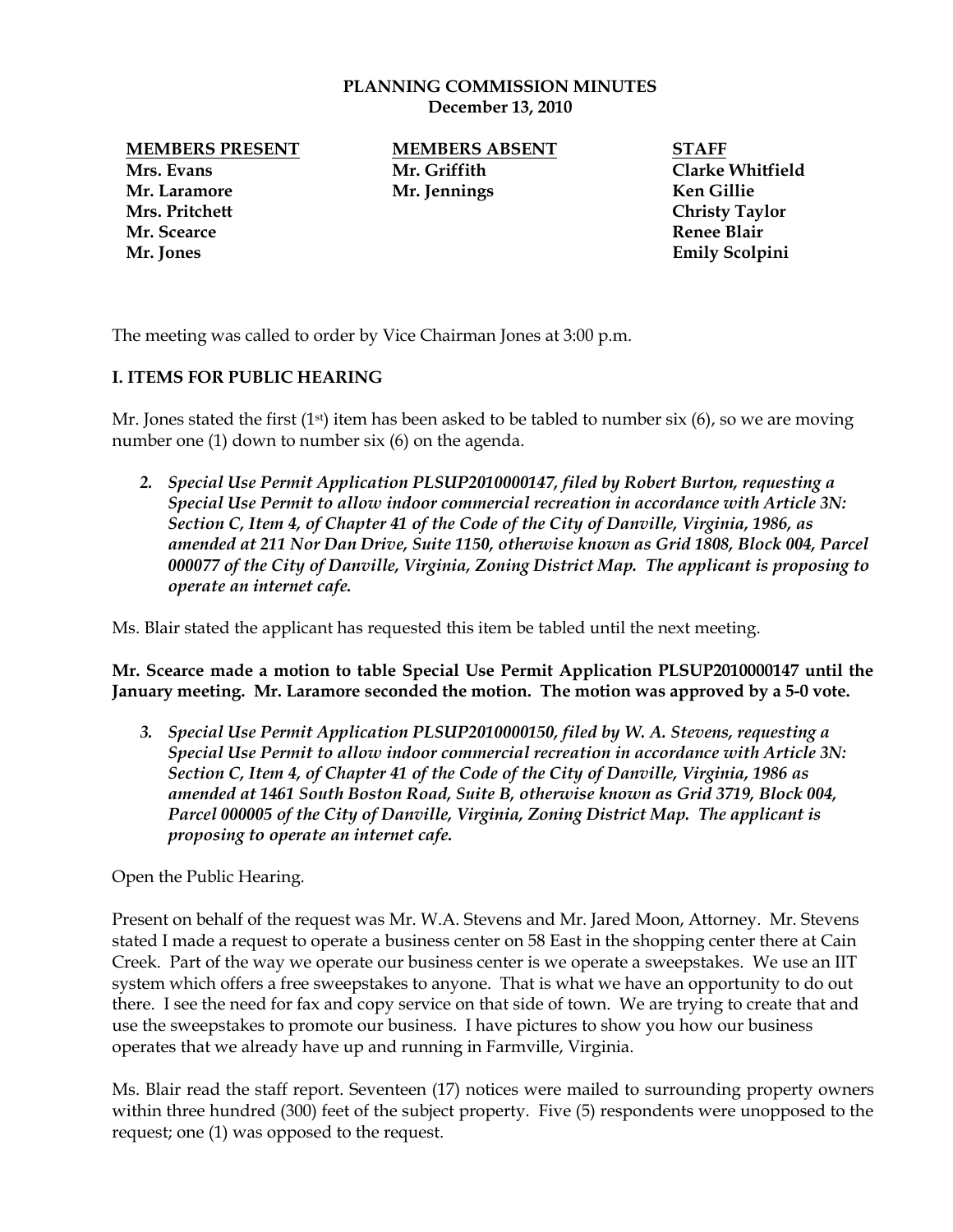Mr. Stevens presented pictures to the Commission of the business center in Farmville, Virginia.

Mr. Stevens stated I would also like to add that we will create probably four (4) to five (5) new jobs for the Town by allowing us to operate this business. Are there any questions, or anything I can help you with?

Mr. Jones asked do you operate any of these in Virginia any other place?

Mr. Stevens responded yes, I operate one (1) in Farmville, Virginia. This is the one (1) I have pictures of. At the November meeting I offered for anyone in the Council to come look at the store in Farmville. I offered that invitation, because we wanted you to see how we run our business center.

Mrs. Pritchett asked is there any particular reason why you do not allow anyone under eighteen (18) in your business?

Mr. Stevens responded what we do is just like if you went to McDonalds and buy a sweepstakes cup there. We do not allow anyone under eighteen (18) to enter the sweepstakes. If someone under eighteen (18) wants to buy internet time, we will let them get on the computer. If they want to come in and buy business office supplies, they are more than welcome. That is what we are in business for. If they need to fax something, copy something, we would be happy for them to come in. We try to keep adults and everyone else off of Facebook, and all kinds of sites that are not levy on our computers.

Mrs. Pritchett asked so your business does not exactly prohibit people under eighteen (18) years old?

Mr. Stevens responded people under eighteen (18) can come in. It is just like if you went to Office Max or Kinko's to make copies or buy office supplies. It is just like if you were selling cigarettes, which we do not, that require you to be eighteen (18). McDonalds does not allow anyone under eighteen (18) to win a sweepstakes. We are the same way. No one under eighteen (18) can play the sweepstakes. We use the sweepstakes to promote our business. Like I said, if they want to buy internet time, they can.

Mrs. Pritchett asked do you specifically monitor each individual who is there participating at a computer site?

Mr. Stevens responded our employees walk around those, using internet time to see what they are using. The company that we do business with also monitors the usage. If they find something inappropriate, they will notify us of which computer is being misused.

Mrs. Pritchett asked as quoted in the staff report, the purpose and intent of the Zoning Code is to promote the general safety and welfare the public. Do you feel that your business, in any way, degrades this?

Mr. Stevens responded no, I feel that we are filling a need. I live in South Boston, and coming in from that side of town and from 729, you have to come all the way into town to Office Max or Downtown to Captain Copy if you want to fax or make copies of something. I do not know of anyone else that is doing what we are offering to do around the Cain Creek area. I think we have a good location. We are not asking to be open twenty-four, seven (24/7). I put my hours down when I put my application in.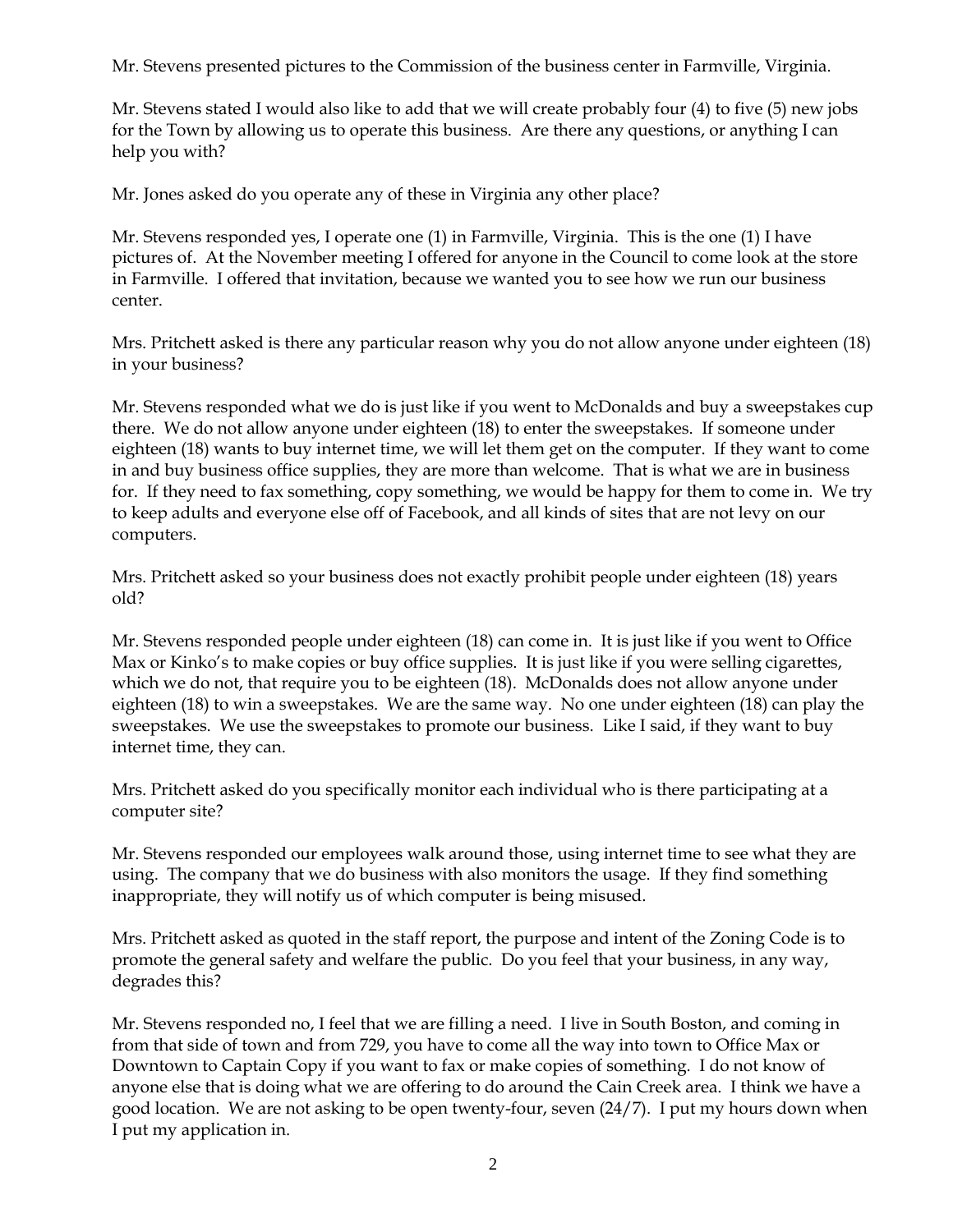Mrs. Pritchett asked what are those hours?

Mr. Stevens responded Monday thru Thursday eleven (11:00) a.m. to twelve (12:00) a.m., on Friday and Saturday eleven (11:00) a.m. until two (2:00) in the morning, and on Sunday from one (1:00) p.m. to twelve (12:00) at night.

Mr. Laramore asked do you have just a rough break down of what your volume of sales are for sweepstakes verses your office supply sales?

Mr. Stevens responded I do not at this time. This is a new venture for me as far as IIT. We have been pretty good so far in the one (1) in Farmville as far as the number of faxes and copies. I already have clients lined up that I am going to be doing monthly flyers for and stuff like that. It seems to be coming along fairly well. I would say that we are running probably sixty (60), thirty (30). I do not know because I have not seen the numbers on that.

Mr. Jones asked are these equivalent to your hours in Farmville?

Mr. Stevens responded yes, those are the hours that we operate in Farmville.

Mr. Jones asked do you have a lot of people come in that want supplies at one o"clock (1:00) in the morning on a Saturday?

Mr. Stevens responded you would be surprised, because a lot of people work during the day. If they need to fax something or copy something there are not a lot of places open after five o"clock (5:00). We have a lot of college students from Longwood making copies and things like that for homework. It has really surprised me, the number of college students that we have.

Mr. Scearce asked has there been any safety issues or any crime related issues?

Mr. Stevens responded no, we have not had any problems at all. I have actually operated the one (1) in North Carolina for a lIITle over a year, and have not had any safety issues or problems there either. We have security cameras to watch everything. We use caution just like any other business.

Mr. Laramore asked you say that you monitor the age of people coming in. Do you check ID"s at the door?

Mr. Stevens responded yes. In order for anyone to register in the sweepstakes, they have to have a valid ID. This is how we check their age and know who they are. They can come in after they have registered with us, sit down, and put their number in and play the sweepstakes for free. They do not have to pay anything or buy anything. It is free. It is just like if you go online to McDonalds. It is the same way. We make sure when we enter in the first  $(1<sup>st</sup>)$  time that the person is at least eighteen (18) years of age. We know that they are old enough to play the sweepstakes. We monitor everyone by checking their valid ID the first  $(1<sup>st</sup>)$  time we register them. After that they do not have come to us at the desk if they do not want to. They can come in, sit at the computer, put their number in, and get their free entry to play.

Mrs. Evans asked do people have to buy time on your computer?

Mr. Stevens responded yes, they buy internet time.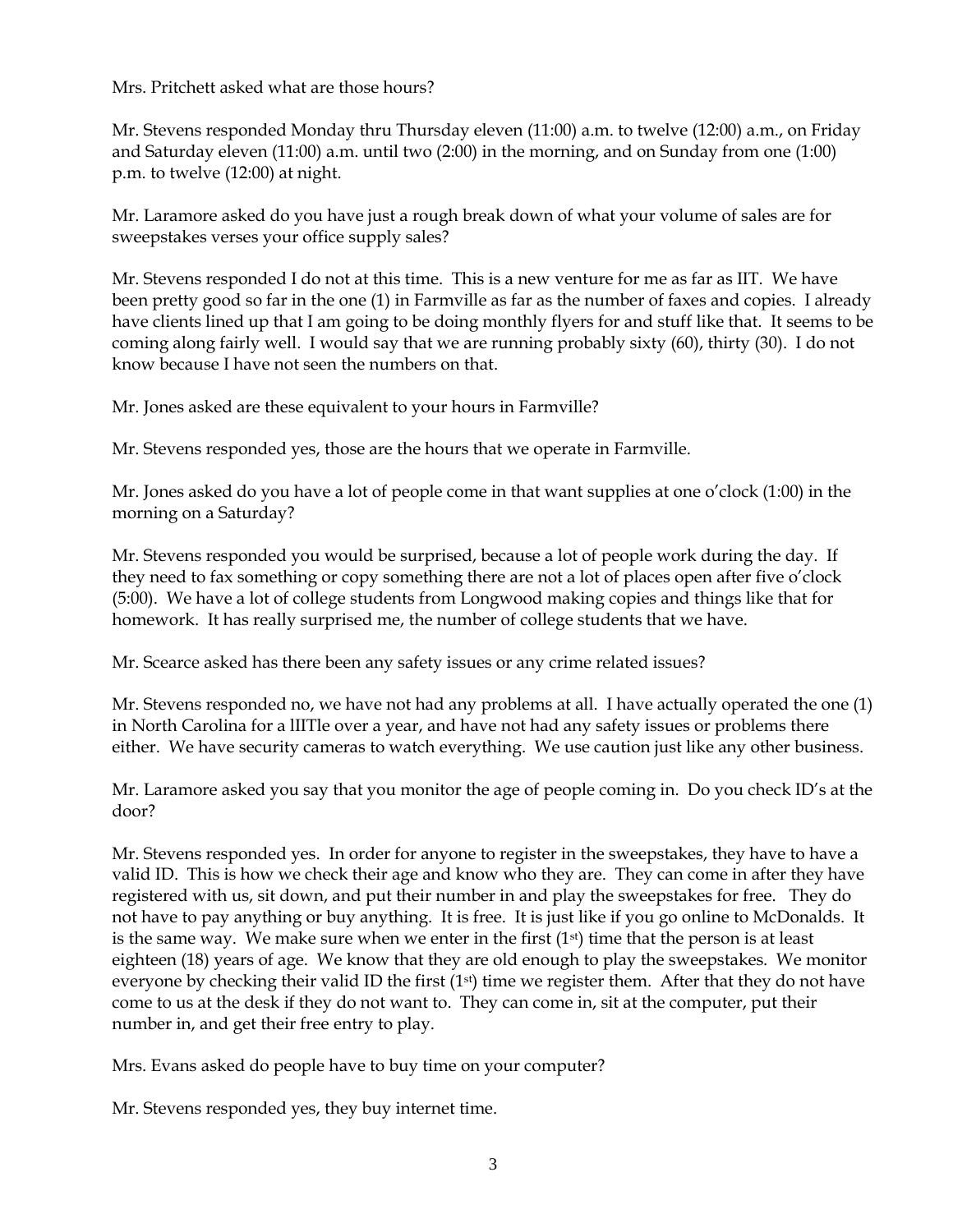Mrs. Evans stated tell me what you are offering different from them sIITing down at their computer at home and playing these games.

Mr. Stevens stated you can go to Office Max, Kmart, Wal-mart, and buy games to put on your computer and play. Some people like the commradery with other people just to get out and be around other people, and not being at home all of the time. This way they are not sIITing at home in a corner by themselves. There are a lot of people still this day and time that do not have internet at home or they live so far out in the country they have to use dial up service, which takes forever. We have high speed internet, so they come in and pop it up real quick; whereas it would probably still be downloading if they had dial up at home.

Mr. Jones asked if somebody comes and register with you when they are eighteen (18), what is to keep them from giving their registration number to someone seventeen (17) for them to walk in, acting like they have been in before, going over to a computer, and going online?

Mr. Stevens responded usually we have the same employees working at each center that we have, and after once or twice, they pretty much know the people when they come in. They know who they are, not to say that could not happen. That is just like saying someone underage cannot buy cigarettes or beer. We try to limit that and make sure that it does not happen; but we cannot guarantee that would not happen. We are going to do all the policing and the correct stuff that we can to try to nip it in the bud, so that it does not happen.

Mr. Jones asked but you are not checking ID's every time someone comes in?

Mr. Stevens responded if they come in to buy internet time and they are underage, we are checking their ID. When we put that number in, it will pop up. I thought you meant he just handed it to someone and sat down. Every time they come in and they are buying internet time, we are checking their ID. We have a checks and balances for that, it does very well. Mr. Moon would like to address a couple of issues.

Mr. Moon stated I wanted to address a couple of questions that were already asked. Mr. Jones you asked of other locations in the State. Just about four (4) or five (5) weeks ago, I traveled up to Bluefield, Virginia to meet with the City Attorney and the Commonwealth Attorney. A business exactly the same as Mr. Stevens, these are IIT businesses. I would press upon the Commission to evaluate each internet café on its own merit, and not to lump them all together. IIT businesses from what I have seen, and we have multiple clients, are dramatically different than the majority of internet cafés. In essence they are very similar to a Kinko"s, not quite as big, and does not offer as large of a variety of product, but extremely similar to a Kinko"s business. The only difference here, the most dramatic difference here, in an effort to promote their product is they have the sweepstakes. They do not have the name recognition as Kinko"s does. I am also aware of another location in Martinsville. I do not personally have any affiliation with it, but then again that is an IIT business. As far as the question, Mr. Jones that you provided, do we find many people that come to the business at one (1:00) a.m. to make copies of a document? Odds are that probably does not happen. Mr. Stevens' business provides many other services other than just making copies. Primarily it is internet time that would have customers about this time. Just from my experience in the Community, I am personally aware that many of the citizens of Danville do not have internet access. The better question would be, rather than does a person need to make a copy at 1:00 in the morning, are there people out there on the computer, on the internet at 1:00 in the morning. That is certainly true. Many people, in fact not too long ago I myself was on the internet way past 1:00 in the morning. Mrs. Evans that leads right into your question of what is the difference between Mr. Stevens" business and operating a computer at home. I would estimate that the majority of Mr.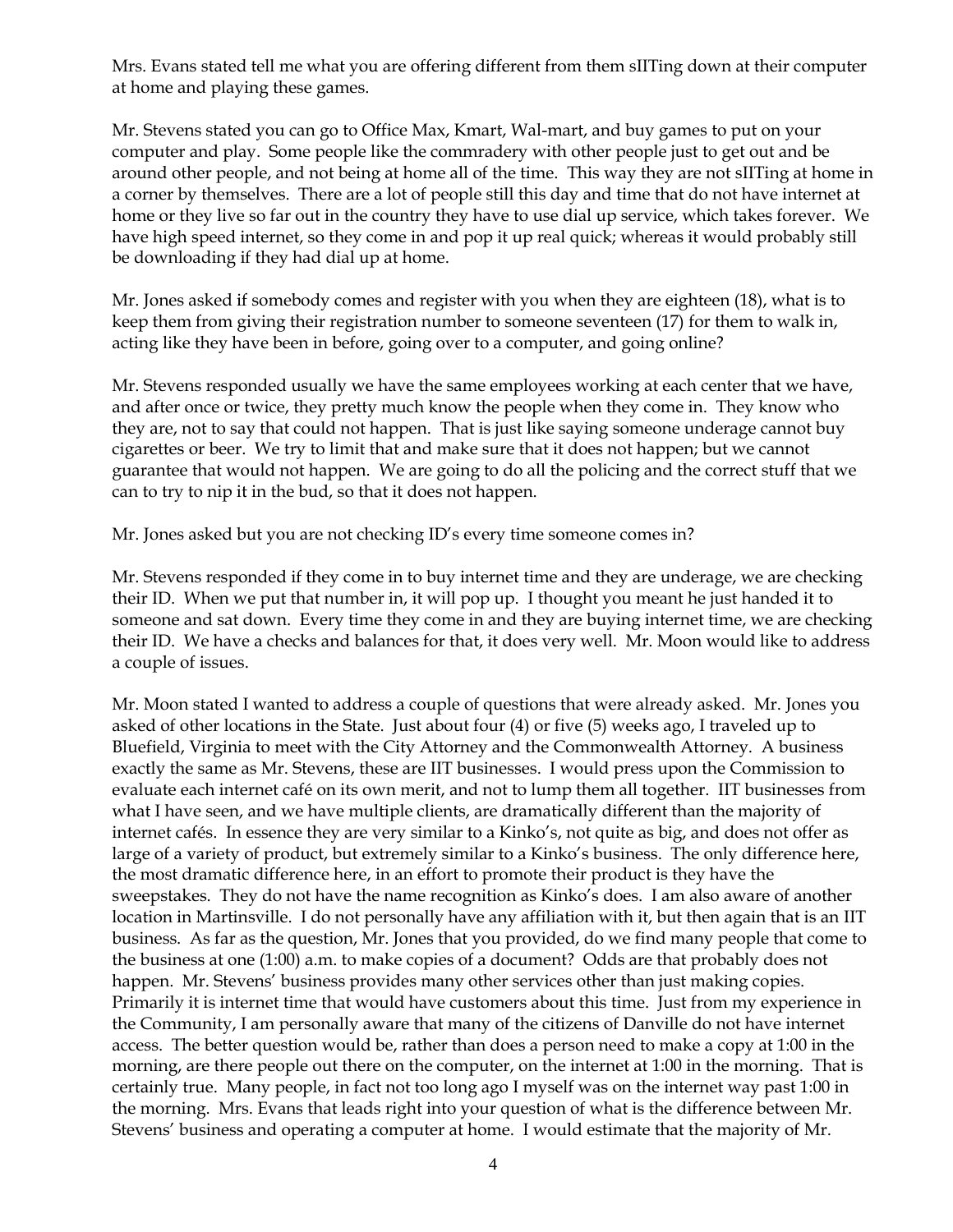Stevens" clients do not have computers at home. It is a fact that in Danville, the internet is just not as pervasive as it is in other areas of the State. I want to transition to address the specific analysis and recommendations of Staff. The reason I impressed upon the Commission to evaluate each business on its own merits with internet cafés is that it appears from the Staff"s recommendations to have nothing to do with Mr. Stevens" business. Mr. Stevens" business does not prohibit eighteen (18) and under. Mr. Stevens' business does not operate twenty-four (24) hours a day. Most importantly, the entire recommendation from the Staff seems to hinge on one (1) premise, and that is the premise that does not apply to Mr. Stevens" business; and that is that any business that does not allow anyone under eighteen (18) years of age to enter into the business, it assumes, it presumes that it is an adult establishment. We take issue with that, because that does not apply to Mr. Stevens" business; but most importantly, where is this presumption? This is not found in the Zoning Ordinances of Danville. This is not found in the Virginia statutes. This presumption is not found in any case law provided by Virginia public courts. There is only one (1) definition of adult establishments, and that is provided in Article 15 of the Danville City Ordinances. Each one (1) I could read to the Commission, but I will forgo that. It specifically gives a list with a specific definition of adult bookstores, adult cabaret, and of adult motion picture or mini motion picture. Each one (1) of those has to deal with some distribution of some sexually explicit material. Again, this has nothing to do with Mr. Stevens' business. There is not one (1) illusion, or one (1) reference in this recommendation that has anything to do with Mr. Stevens" business. Just last week, I was able to participate in what we call Rule of Law Day for the Danville Bar Association. I went to the westward middle schools to speak with eighth  $(8<sup>th</sup>)$  graders. The entire premise of the presentation was about the rule of law. We are a nation of laws, not of people. In the United States the law rules. It is what is wrIITen down by our elected officials that govern the people not by someone's arbitrary interpretation of that law, statute, or ordinance. Ladies and gentlemen, I submit that Mr. Stevens" business is legal under the law as it is wrIITen. If there are people that have a problem with Mr. Stevens" business, then they should petition State Legislation. This business is legal under the law. I ask the Commission to make an assessment on Mr. Stevens" business as it is, not under what they believe internet cafés are, or not what any other businesses that are up before the Commission; but evaluate this business specifically. Thank you.

Mr. Scearce asked are you an attorney?

Mr. Moon responded yes.

Mr. Scearce stated I think one (1) of the main concerns that we all have is not so much that it is an adult entertainment business, but it being construed as gambling. That is the bottom line. You are right, it is not up to us to determine whether it is legal or not. I guess that is one (1) of the questions I was going to ask you in looking at this business, representing your client, what are your thoughts on that?

Mr. Moon responded my thoughts again are as the law is wrIITen under 18.2-325.1 this is a legal business. That specific statute was passed earlier this year to make exceptions to the gambling laws. It provides multiple provisions that establishments must follow. We council our clients and I can represent to the Commission that Mr. Stevens" business follows those provisions exactly. If anything, they take steps up and beyond what is required by the statute. In my opinion, for what it is worth, these establishments are legal under the law as it is wrIITen today.

Mr. Laramore asked and are you speaking in reference to Virginia laws?

Mr. Moon responded that is correct.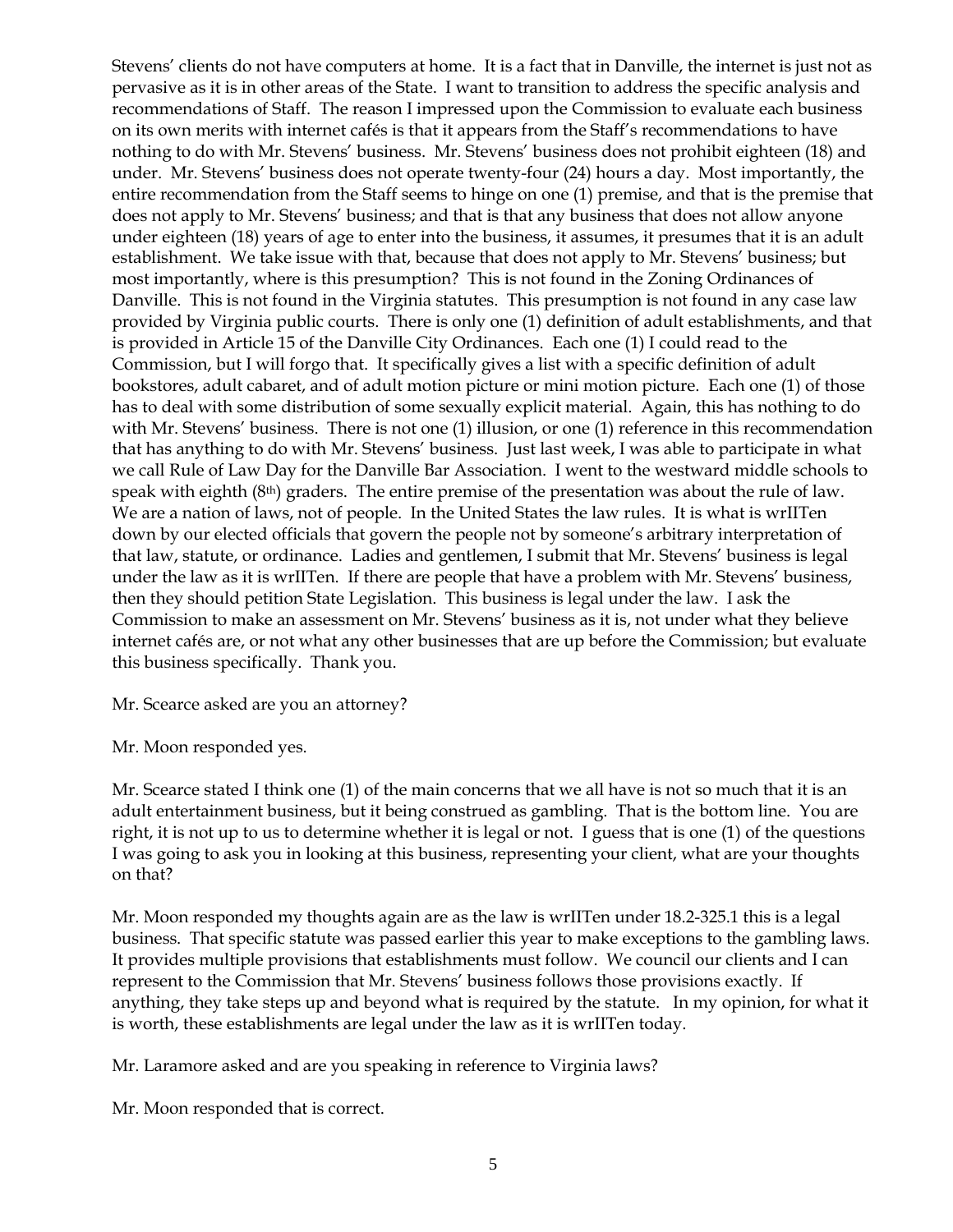Mr. Laramore asked is this the same software that they were using in North Carolina?

Mr. Stevens responded it is the same, but they have changed the software in North Carolina to be in compliance. All IIT businesses are running again in North Carolina.

Mr. Laramore asked you made a comment that IIT is a business or corporation similar to Kinko"s in that they sell office supplies. Do you have any idea what percentage of IIT"s revenue come from sweepstakes verses the office supply end of the business?

Mr. Moon responded I personally do not know. That would be a question better answered by Mr. Stevens. Even though I did not represent Mr. Stevens at the time, I was here at the previous session when they addressed this issue. Mr. Stevens does have a booklet to show the type of products, the way the business should be ran, and even its layout.

Mr. Stevens stated in the back of this booklet, it has where we can buy office supplies through them to sell in the store. They have a list in the back of the book of the supplies they recommend.

Mr. Moon presented the book to the Commission members.

Mr. Jones asked are you aware of any place in Virginia that has closed down internet cafés?

Mr. Moon responded I am personally aware of Virginia Beach. They closed down several operations there, but again I think each business should be evaluated on its own. It is my understanding in many of those businesses they operated what is called Pot of Gold machines, which are essentially anything you could find in your typical Las Vegas casino. It is a standalone machine that you put money directly into the machine. In my opinion, it has nothing to do whatsoever with the type of operation Mr. Stevens operates.

Mr. Jones asked you mentioned Bluefield, Virginia. Did they have to get a Special Use Permit?

Mr. Moon responded no, they did not. At the time it was a permIITed use. Although the City Attorney and the Commonwealth Attorney have their hesitations with it, which is why I went up and met with them specifically. My understanding is now they do require a Special Use Permit for these types of businesses. Bluefield Business Center was grandfathered in, and continued under permIITed use.

Mrs. Evans asked is this a franchise?

Mr. Moon responded not in fact a franchise, but this is a better question for Mr. Stevens.

Mr. Stevens stated they provide the games for the sweepstakes, and whatever we get from that, we give them a percentage back.

Close the Public Hearing.

Mr. Laramore stated I direct this to the Staff. I am not necessarily speaking out against what you do, and I know we have six (6) or seven (7) more coming behind this or there may be ones coming up next month. We use a Special Use Permit process, which works very nicely when we have an individual business that someone has created that does not quite fit here or here. You made the statement that we should consider these individually and yes we should. Internet cafés in general, as far as I am concerned, six (6) months or a year ago really did not exist as a category business. I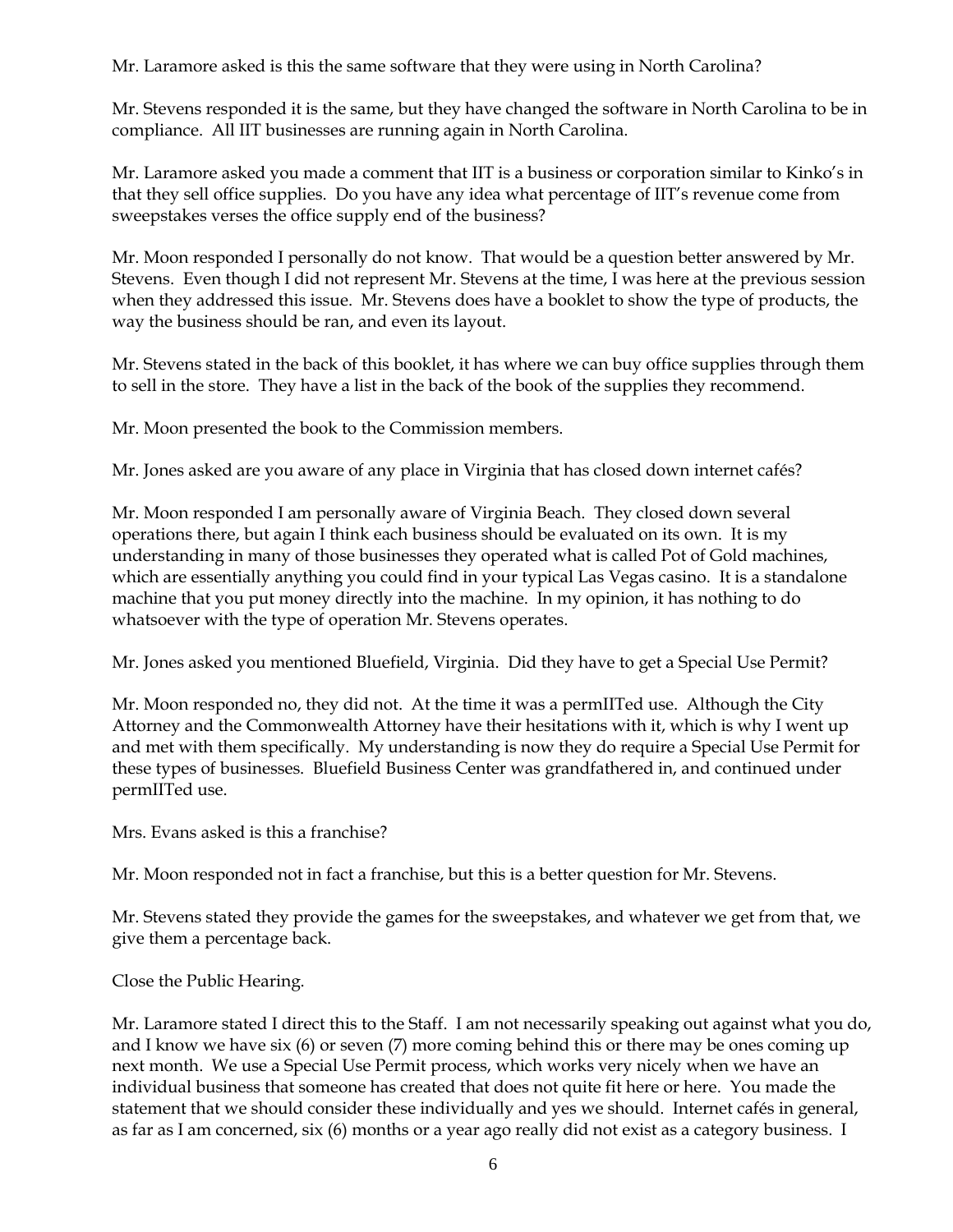had not heard of them. We are using a Special Use Permit to try and fix a net. I think it is a bigger industry than trying to take seven (7) or seventeen (17) individual businesses. We cannot sort through the legalities of it, period. Trying to sort through the Special Use Permit to see how they fit within the various shopping centers in the City of Danville. I think it is on a larger scale. I think the City needs to address the overall process for zoning if it is practical to do that. I am not sure, but to come up with some type of way to zone this so that it is as any other business. You mentioned there is a McDonalds in this shopping center. Yes, there are five (5) McDonalds in the City of Danville. We have seven (7) of these businesses coming into Danville today. If McDonalds was coming into to town with a brand new business, and there was a Hardees behind with five (5) more; I do not know that us picking on that with Special Use Permits would be practical. I think we would go back and say, well maybe this is a larger picture, it needs to fit into the zoning; and let it be handled that way.

Mr. Scearce stated we have been round and round with this thing in trying to decide what to do. I am all for giving it to City Council and letting them address it. I do not know whether it needs to be something similar as to what Mr. Laramore was saying in creating a separate category. Listening to the applicant, I am all for as a real estate broker, and some of these I will have to abstain because I represent them. This particular one (1), I do not. I am all for leasing property. I am all for creating jobs. I am all for creating revenue. The only thing I can see is if we do not see anything that is prohibiting them, and they are not an illegal operation is to try and get them approved and let them go to City Council. If City Council approves them, let them open up; and on a case by case basis if they are illegal gambling, they will be shut down. The Police Department will do their job and if they are shut down, then we will know. To me, it is too gray of an area for us to be deciding. I am pro-business. I want to see businesses grow. That is kind of where I am at.

Mrs. Pritchett stated that would be my opinion as well.

**Mr. Scearce made a motion to recommend approval of Special Use Permit Application PLSUP2010000150 as submIITed. Mrs. Pritchett seconded the motion. The motion was approved by a 3-2 vote.**

*4. Special Use Permit Application PLSUP2010000151, filed by Anthony Braswell, requesting a Special Use Permit to allow indoor commercial recreation in accordance with Article 3M: Section C, Item 4, of Chapter 41 of the Code of the City of Danville, Virginia, 1986 as amended at 1155 Piney Forest Road, Suite D, otherwise known as Grid 1808, Block 011, Parcel 000037 of the City of Danville, Virginia, Zoning District Map. The applicant is proposing to operate an internet cafe.*

Ms. Blair read the staff report. Twenty-one (21) notices were mailed to surrounding property owners within three hundred (300) feet of the subject property. Seven (7) respondents were unopposed to the request; zero (0) were opposed to the request.

Open the Public Hearing.

No one was present on behalf of the request.

Mr. Jones asked is this basically the same thing?

Mr. Gillie responded yes, it is the same as the others.

Mr. Jones stated Mr. Whitfield, Mr. Moon stated that in his opinion these are legal.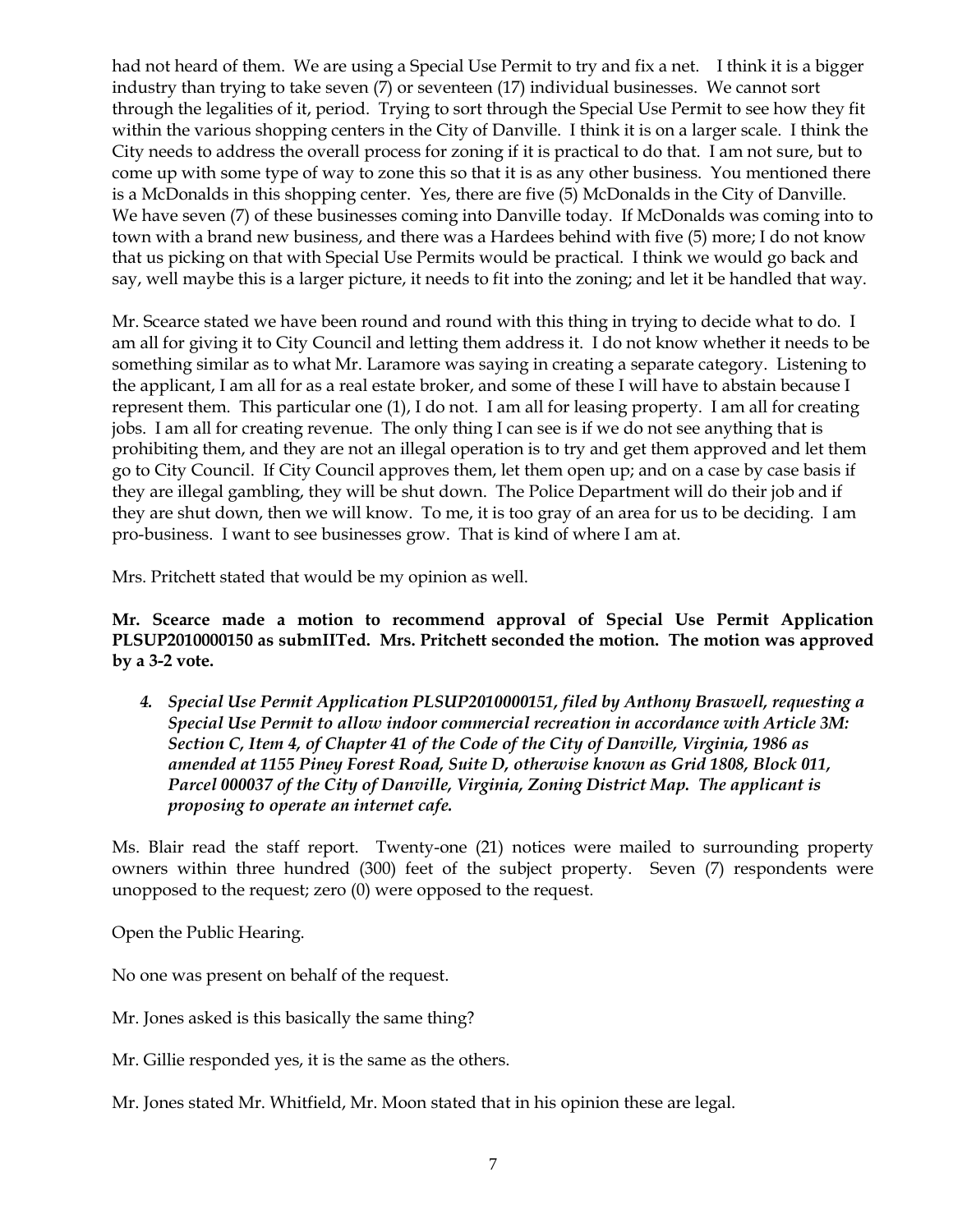Mr. Whitfield stated I do not think, I do not want to misrepresent what Mr. Moon said; but I do not think Mr. Moon said that everyone of them is legal. I think he said that the business he represented was legal.

Mr. Jones stated I understand this is a separate case.

Mr. Whitfield stated I do not want to put words in his mouth, but I believe that is what he said.

Close the Public Hearing.

Mrs. Pritchett stated I still think that we have an obligation if these Special Use Permit requests on an individual basis do not fit within a certain neighborhood, I think we still have the right to, and should look at them on an individual basis and make sure that it is a business that we can approve a Special Use Permit for the neighborhood. I think we need to look at that.

Mr. Jones stated I believe Mr. Braswell has one (1) of these in Charlotte. I am not sure, but I think so from what I remember from last month. I visited Charlotte. I went by his establishment around four o "clock (4:00) on a Saturday afternoon, four (4) maybe five (5) weeks ago and it was closed. This was before the December 1st problem, but it was closed. I could not understand. I figured four o"clock (4:00) in the afternoon on a Saturday, there would be a lot of business.

Mrs. Pritchett asked did you go back at ten (10:00)?

Mr. Jones responded no, I did not go back.

**Mrs. Evans made a motion to recommend denial of Special Use Permit Application PLSUP2010000151. Mr. Laramore seconded the motion. The motion was approved by a 3-1-1 vote (Mr. Scearce abstained).**

*5. Special Use Permit Application PLSUP2010000153, filed by Jack Wood and Linwood Clark, requesting a Special Use Permit to allow indoor commercial recreation in accordance with Article 3N: Section C, Item 4, of Chapter 41 of the Code of the City of Danville, Virginia, 1986 as amended at 3352 Riverside Drive, otherwise known as Grid 1703, Block 013, Parcel 000002 of the City of Danville, Virginia, Zoning District Map. The applicant is proposing to operate an internet cafe.*

Ms. Blair read the staff report. Thirty-nine (39) notices were mailed to surrounding property owners within three hundred (300) feet of the subject property. Eight (8) respondents were unopposed to the request; two (2) were opposed to the request.

Open the Public Hearing.

Present on behalf of the request was Mr. Jack Wood and Mr. Linwood Clark. Mr. Wood stated I think Mr. Jones you were going to stop by our store in Wilson, NC. I do not believe you did.

Mr. Jones stated we were in the neighborhood, somebody else was driving. I did call you and I believe I talked to you on the phone.

Mr. Wood stated yes, you did.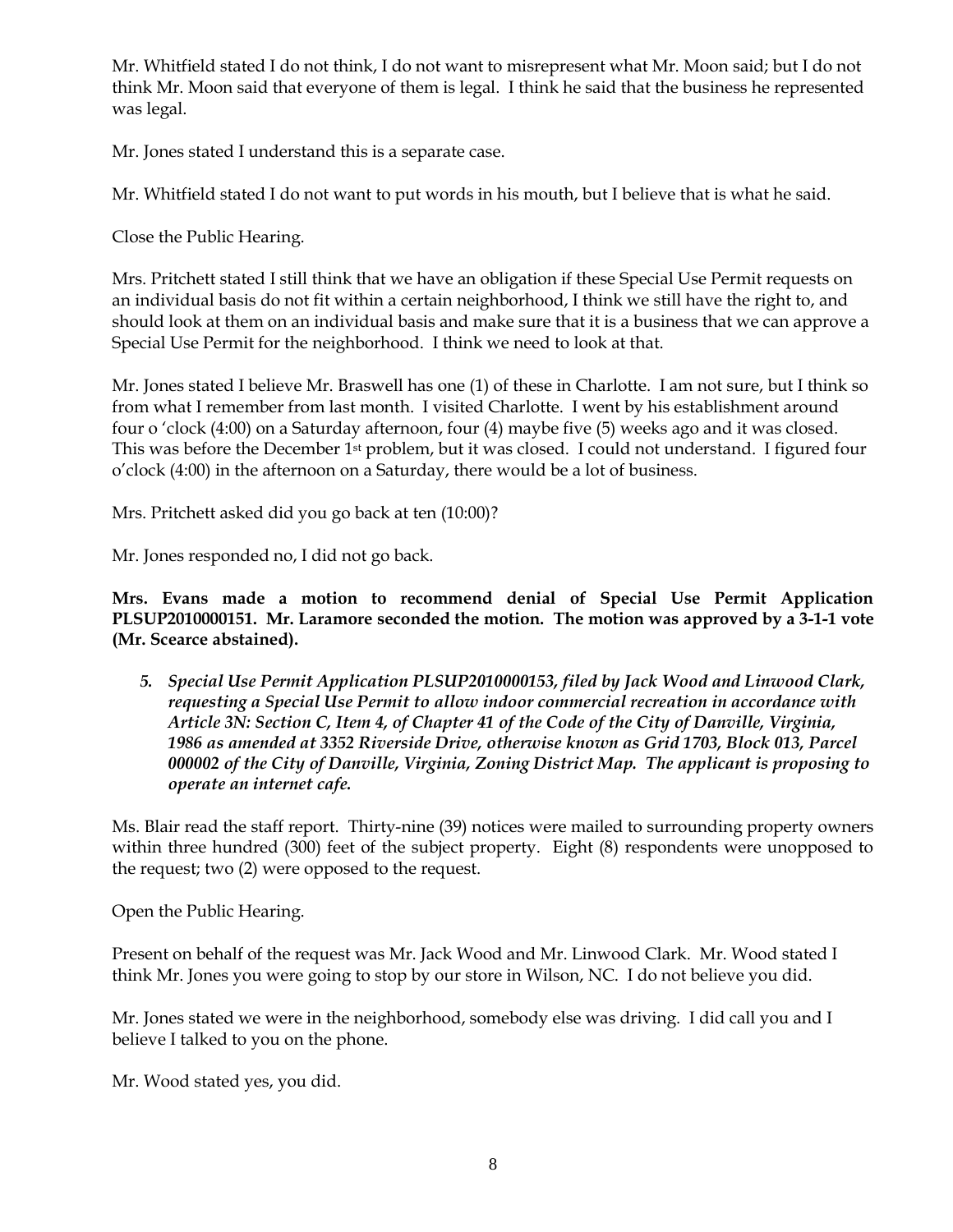Mr. Jones as I recall, it was closed that day and that was December 1<sup>st</sup>. You did ask me if I could go by and talk to your manager and I could not at the time. We will get into those questions about that in a second.

Mr. Wood stated I guess we went over pretty much extensively what we are going to do. We do have one (1) more thing that we would like to add that we are going to be doing. We are going to be offering thousands of retail products in our store along with the sweepstakes. We are going to be doing phones. We are going to be offering stuff that you could buy at Home Depot, Target, and they are going to be offered at discount prices through our store. Our sweepstakes are only going to be one (1) product that we are going to have. I wanted to address the letters that were sent back in that I guess you sent out to the people in the town as to whether they were in favor or against. I did not hear the first  $(1<sup>st</sup>)$  one  $(1)$  that was brought up with the IIT store, but I did hear the second  $(2<sup>nd</sup>)$ one (1) and they had seven (7) letters sent back in. They were all unopposed. For our store that we are talking about right now, there were ten (10) sent back in: eight (8) for, and two (2) opposed. You are looking at eighty percent (80%) of the population there and one-hundred percent (100%) on the previous one (1). At the previous meeting when we were here, I believe my figures are correct if you add up all of the totals they were around seventy-five (75%) to eighty percent (80%) approval. That seems to be from every poll that you all have taken to be an accurate description of what your citizens would like, for us to come here and have this type of business for them.

Mrs. Pritchett asked you are proposing that your establishment prohibits eighteen (18) years and younger. Is that correct?

Mr. Wood responded we have done that at all of our stores, yes. I guess, and I know I went over this before, when we first opened up people would come in and they would bring their kids in. They would run around and disturb other customers when they were trying to use the computers. The only way we figured we could cut that out was if we restricted it to eighteen (18). If we had people that came up that wanted to do copies or something like that, we would allow them to do that. I was listening on the IIT store. You were talking about checking ID"s and you were worried about how you do that. How do you prevent somebody from coming up there and using someone else"s ID number, their pin number? Someone could go home and give their twenty year old son their pin number. When he comes up to register and he logs in that pin number, we have rules posted in the store; and they know that when they sign up. When they sign up, they know they are not allowed to give anyone else their pin number. The rules are posted in the store, so if someone came in and used that pin number, let us say they won something and they wanted to collect on their sweepstakes. We would not pay that person out, because they are going to have to show us their ID in order to do that. It would be just as if they were not there to play. We would not allow that to occur. We do that by checking ID"s.

Mrs. Pritchett asked do you propose to have your operation open twenty-four, seven (24/7)?

Mr. Wood responded we would like to eventually, yes. If the Town would approve that, obviously we are willing to work with you on that matter. Let us say that we are open for a month, two (2) months, or six (6) months, and we have enough people requesting to come to the store later. We do not want to open up eight (8) hours overnight on another shift if we are not going to have the business. If we have enough customer requests and we think that the business will do well during that period then we would like to.

Mrs. Pritchett asked you have had similar businesses in Charlotte and Wilson?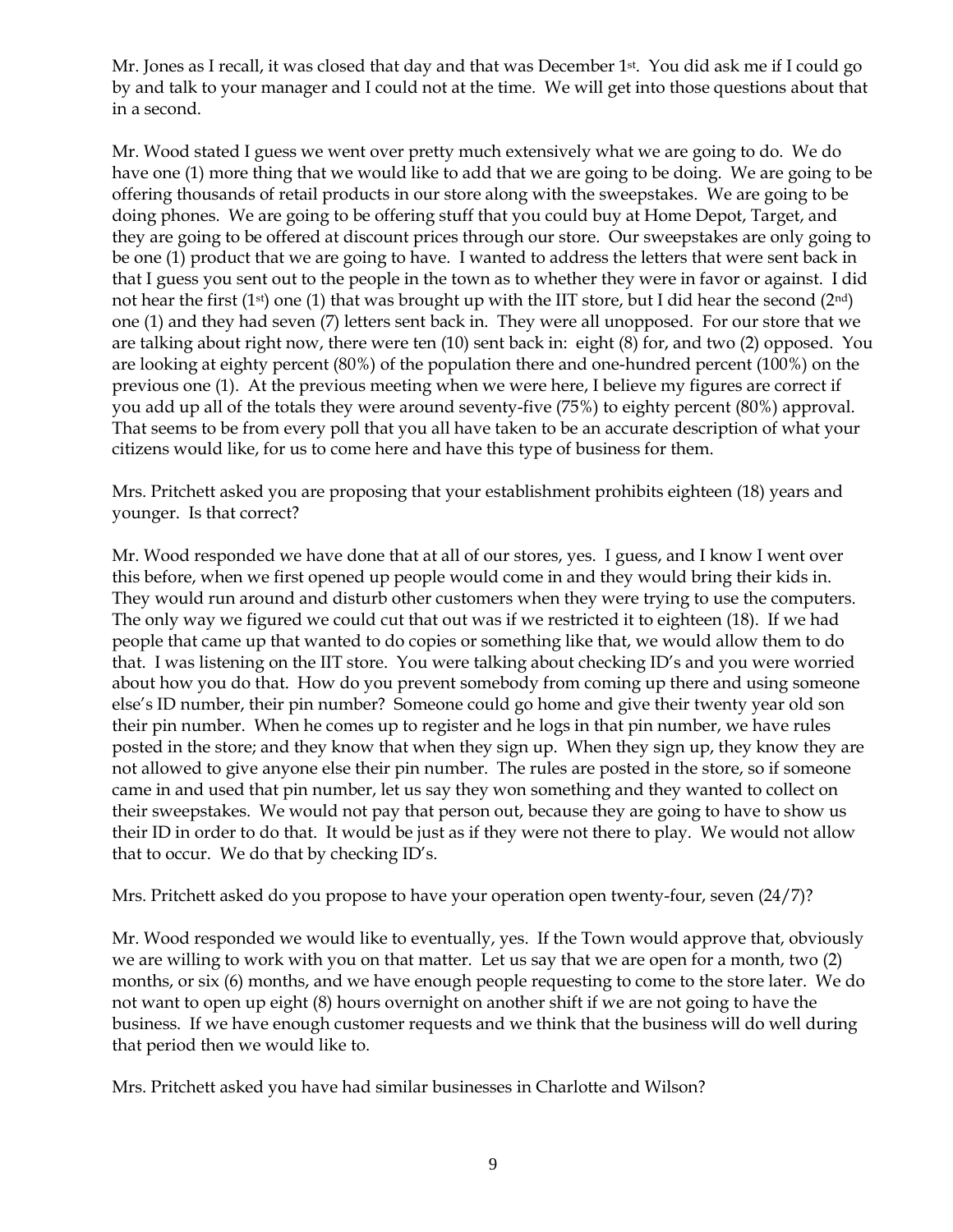Mr. Wood responded no, we are not in Charlotte. That was someone else. We are in Hickory, Durham, Raleigh, Wilson, and Williamston, North Carolina. We have signed a lease in Richmond and started construction on that store. We have been approved and are working on opening that store.

Mr. Whitfield asked is that Richmond, North Carolina or Richmond, Virginia?

Mr. Wood responded Richmond, Virginia.

Mrs. Pritchett asked in these numerous locations, have you ever had issues with misbehavior?

Mr. Wood responded very lIITle. We discourage that. If we have someone that is causing a problem or acting unruly, we ask them to leave the store. We might let them come back at a later time, but we like people to consider it like a library. They have to come in and respect other people. We do not allow that type of behavior in our stores. Most of our customers are middle age or older. We have very few problems.

Mrs. Pritchett asked have you had incidents where you had to call the police?

Mr. Wood responded yes, we have. We had to call the police in Wilson due to a robbery. We have had a couple of issues where employees were stealing.

Mrs. Pritchett asked this robbery, was it against you all or a customer?

Mr. Wood responded it was the store.

Mrs. Pritchett stated it was not unruly behavior.

Mr. Wood stated absolutely not.

Mr. Scearce asked are any of the stores you currently have open twenty-four (24) hours?

Mr. Wood responded they are all open twenty-four (24) hours except for Williamston. I think we have a couple of nights there that they are not open twenty-four (24) hours; because we do not have any customers coming in during that period. Other than that, they have all built up to the point that we have a lot of customers come in late at night. They did shut North Carolina down. We were closed for two and a half (2 ½) days. There were a couple of different rulings. I know the IIT people back there, the legality question you were talking about. Mr. Whitfield, you said that they said they were legal but you did not know if they were all legal.

Mr. Whitfield stated no, what I was saying was specifically, Jared said he did not say that not every internet sweepstakes was legal.

Mr. Wood stated he did mention one (1) thing, which was Pot of Gold. He thought they had made those illegal, because they were coming in and putting money directly into the machine. That is considered gambling if it is done that way. The way we do it is considered more like McDonald"s or even Subway. First Citizens Bank does a sweepstakes. There are hundreds and thousands of businesses that offer sweepstakes as incentives to come into their stores. We simply do the same thing. I know that on the legal aspect of it, the reason we stayed closed for two and a half  $(2 \frac{1}{2})$  days in North Carolina. We still have all of the same games and everything that we had before. They just made one (1) change where it shows your sweepstakes entry before you play any games. The games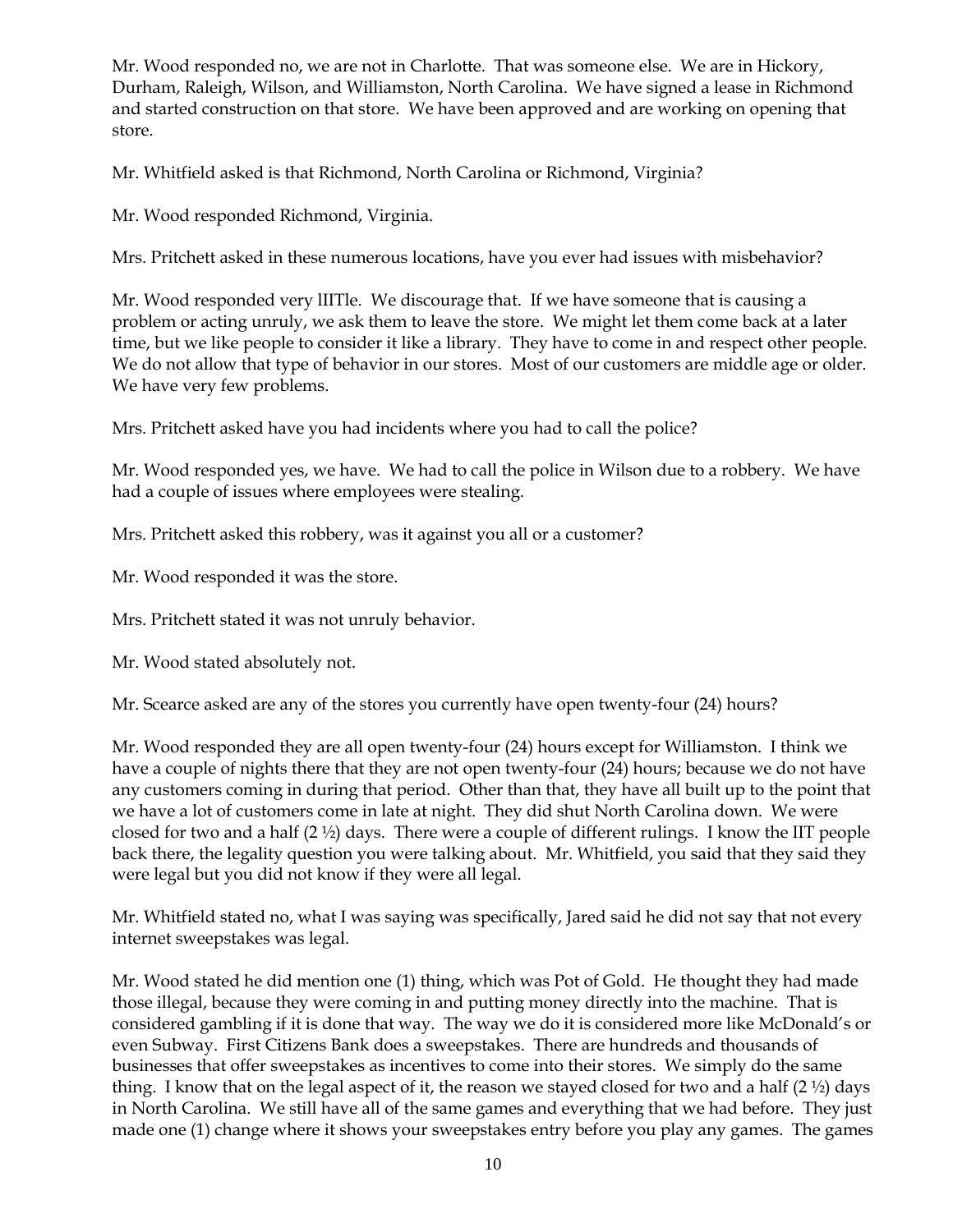have nothing to do with the outcome of your sweepstakes. They are an incentive, an enjoyment, and recreation for our customers to use those games. IIT got an injunction declaring that it was constitutional that they could have their games. They did change some of them. Ours works basically the same way. Our company, VS-2 went back to court a couple of days later and we got a ruling from another judge that said our system was completely legal in North Carolina. We only stayed closed for two and a half  $(2 \frac{1}{2})$  days, and then we were allowed to open back up. The Attorney General ordered law enforcement not to harass us and to leave us alone; because we are legal to operate. I have not seen this wrIITen down anywhere, but I had someone call me the other day and said that they closed down seven (7) out of eight (8) stores in Virginia Beach. I do not know why they did not close the eighth  $(8<sup>th</sup>)$  store. They did not take their equipment or anything, but then I think they indicted seven (7) of the eight (8) people. I was told that they all were dismissed in court. Do not hold me to that, but that is what somebody called and told me.

Mr. Jones asked why did you feel an obligation to close down on December 1<sup>st</sup> when you thought all of these things were legal?

Mr. Wood responded the legislators passed the law in North Carolina declaring that we were illegal. That is why it had to go to court. We had to go ahead and shut down, so that we could show that we were damaged and that we were no longer in business.

Mr. Jones asked did you put any additional software on after?

Mr. Wood responded we still have all of the same software that we had before. I do know that they added a change to reveal sweepstakes winnings upfront. I am not sure why they did that, because we always had that capability. The customer always had the capability to hit a button that said "validate" to show their sweepstakes entry and what they had won before they played any games. I think they are going to go back now and make a couple more changes. I think they are going to give the customer the option to hit reveal or to hide that screen before they play.

Mrs. Evans asked you said that you are going to sell supplies that might be found at Home Depot?

Mr. Wood responded that is correct. There are other retail places, and I do not even know all of them yet. We are going to be offering thousands of products through our stores at discounted rates.

Mrs. Evans asked so you are going to have inventory in your stores?

Mr. Wood responded no, we will not have the inventory in our stores. You will be ordering it online through our store.

Mrs. Evans asked so if someone under the age of eighteen (18) wants to buy one (1) of those products?

Mr. Wood responded we would allow that, yes.

Mrs. Evans asked but they cannot come in your store?

Mr. Wood responded no, they cannot. Like I said, in North Carolina we have not done that; but we do not have this same version of our store. We do not have all of these products available there.

Mrs. Evans asked why is that?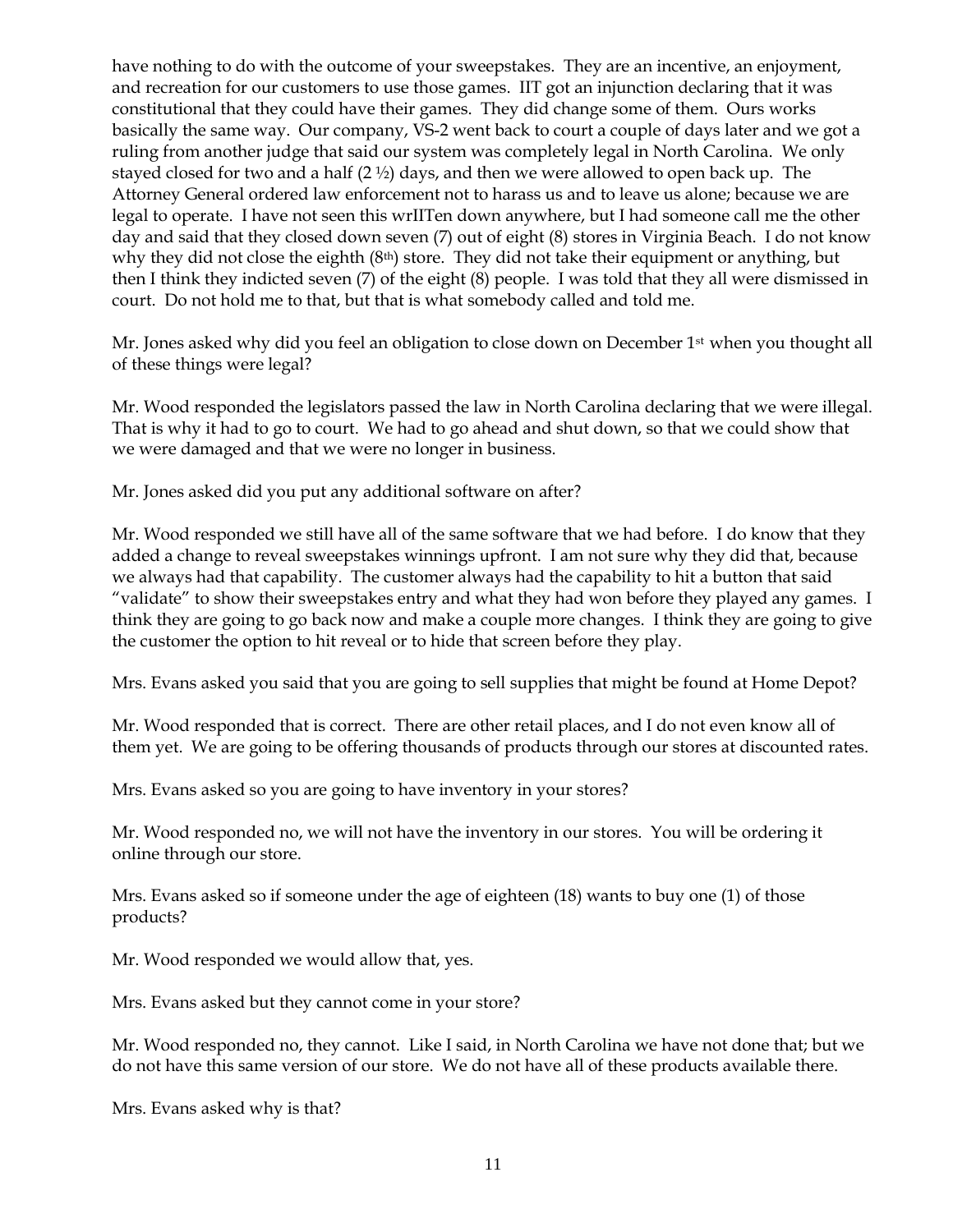Mr. Wood responded well, it has just become available to us. It is a new thing that we are working on getting involved in all of our stores.

Mrs. Evans asked this is not the primary focus of your stores?

Mr. Wood responded it could be. It could do a lot better than the actual sweepstakes. We think it might be the primary focus of our stores. We do not know yet, because we have not gone into that business yet. That is what we are going to offer in all of our stores. We are going to put it in North Carolina as well. We have not got it geared up to go online yet.

Mrs. Evans asked does your North Carolina stores allow people under eighteen (18)?

Mr. Wood responded no, we do not. Initially we allowed it, but then it was causing problems. People were coming in trying to use us for a daycare.

Mrs. Evans stated but there are people under eighteen (18) that do not require daycare. A fifteen (15) year old does not require daycare.

Mr. Wood stated if they wanted to come in our store shop, go online, and that type of thing we would allow that.

Mrs. Evans asked they just could not enter into the sweepstakes?

Mr. Wood responded right.

Mrs. Evans asked who polices them if they are shopping?

Mr. Wood responded well their ID, and they have to have that pin number to get on there.

Mrs. Evans asked so anyone under eighteen (18) could have an ID, come in, and use the internet but not the sweepstakes?

Mr. Wood responded that is right.

Close the Public Hearing.

Mrs. Evans asked a Mr. Leo Holdings opposed. Can you tell me what that is?

Ms. Blair responded he owns property outside of the shopping center.

Mrs. Pritchett asked so he is an individual not a business owner?

Ms. Blair responded correct. His name is beside it under the comments, Gary Takovian. The property was held under the business name of Mr. Leo Holdings.

Mrs. Evans asked so it is a business and not a resident?

Mr. Gillie responded it is a company that owns the property. The same as you could put your property in a company"s name and it still be your residence. It is just a company that owns that property.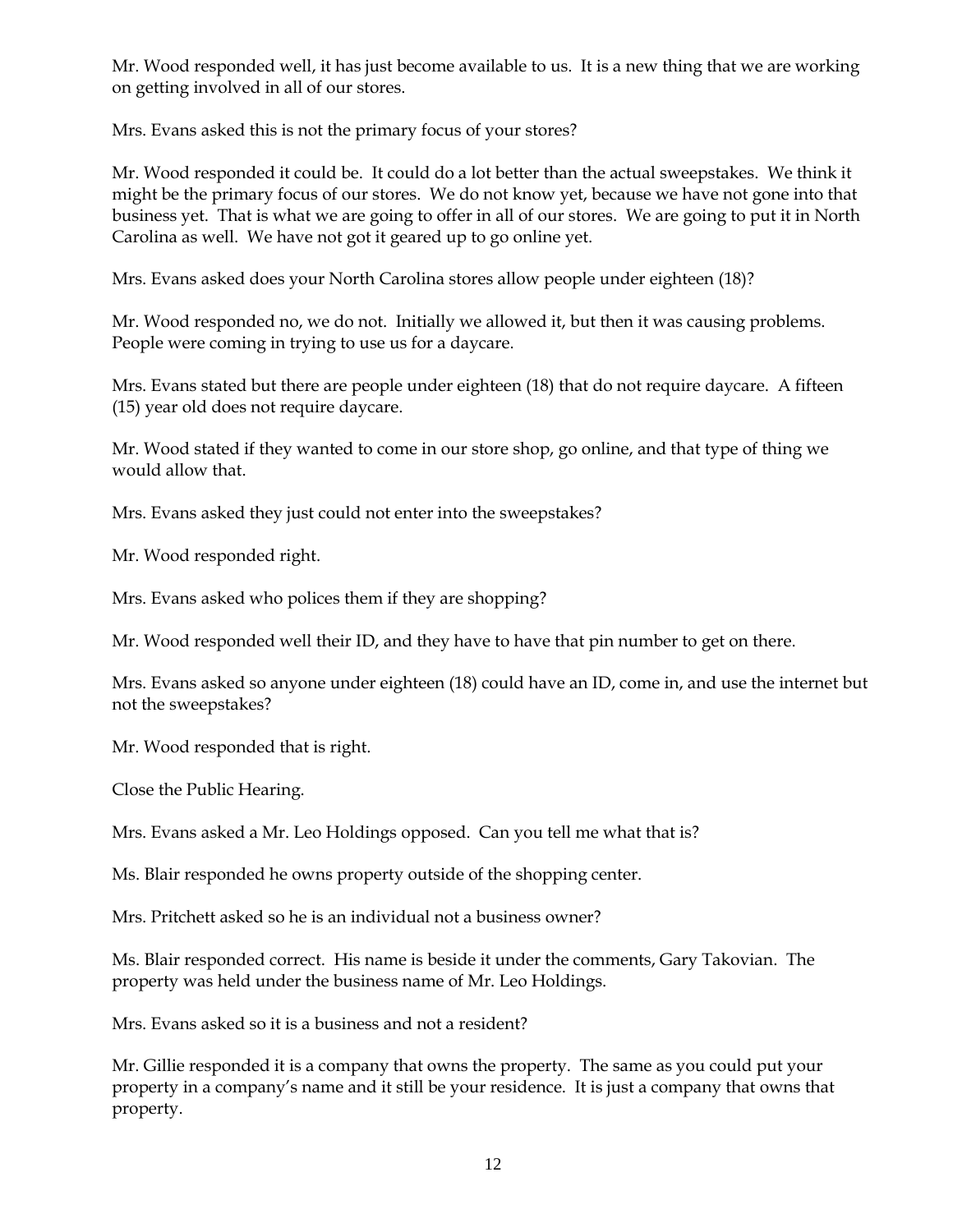Mr. Jones asked on the staff report you mentioned things like Sheetz, Wendy"s, CVS, Chick-fil-a, and a church. Did any of those send in responses or were they outside of the three-hundred (300) feet?

Ms. Blair responded the church that operates within the shopping center would not receive individual notification. The owner of the shopping center received notification.

Mr. Gillie stated the businesses themselves lease property that is owned by someone separate. All of the tenants of the shopping center do not receive individual notification, because it is just a single owner.

Mrs. Evans stated so we do not know whether they are opposed or not.

Mr. Gillie stated not the tenants inside the shopping center, we do not.

Mrs. Evans asked is that something we should know?

Mr. Gillie responded we are required to notify the property owners themselves, because they have a substantial property interest in it. While the tenant may have an interest in it, the tenant could close up shop tomorrow and leave, so no. We notify them, post a sign on the property. This is part of it. We put the ads in the newspaper, so that they would have the same right as any other citizens to see; but no, we do not send individual notice to a tenant of a shopping center. It is the same as a tenant of a house. We do not send it to someone if they are renting a house. We send it to the owner of the property because they have the property interest.

Mr. Scearce stated I still think we should approve them and send them on to City Council. I have not heard anything that is going to be a determent to the safety and well being. I think he had talked with Major Burke with the police department. If there is something that is illegal or a problem, I think they will be able to resolve that and shut them down. Again, I am all for increasing businesses in Danville. I am all for increasing revenues.

**Mr. Scearce made a motion to recommend approval of Special Use Permit Application PLSUP2010000153. Mrs. Pritchett seconded the motion. The motion was approved by a 3-2 vote.**

*1. Special Use Permit Application PLSUP2010000143, filed by Jack Wood, requesting a Special Use Permit to allow indoor commercial recreation in accordance with Article 3M: Section C, Item 4, of Chapter 41 of the Code of the City of Danville, Virginia, 1986, as amended at 1311 Piney Forest Road, Suite E, otherwise known as Grid 1808, Block 010, Parcel 000001 of the City of Danville, Virginia, Zoning District Map. The applicant is proposing to operate an internet cafe.*

Ms. Blair read the staff report. Twenty (20) notices were mailed to surrounding property owners within three hundred (300) feet of the subject property. Three (3) respondents were unopposed to the request; two (2) were opposed to the request.

Open the Public Hearing.

Present on behalf of the request was Mr. Jack Wood and Mr. Linwood Clark. Mr. Wood stated I guess we can shorten this one (1) up a lIITle bit. It is pretty much the same as the last one (1). If you have any more questions, we would be happy to go over those.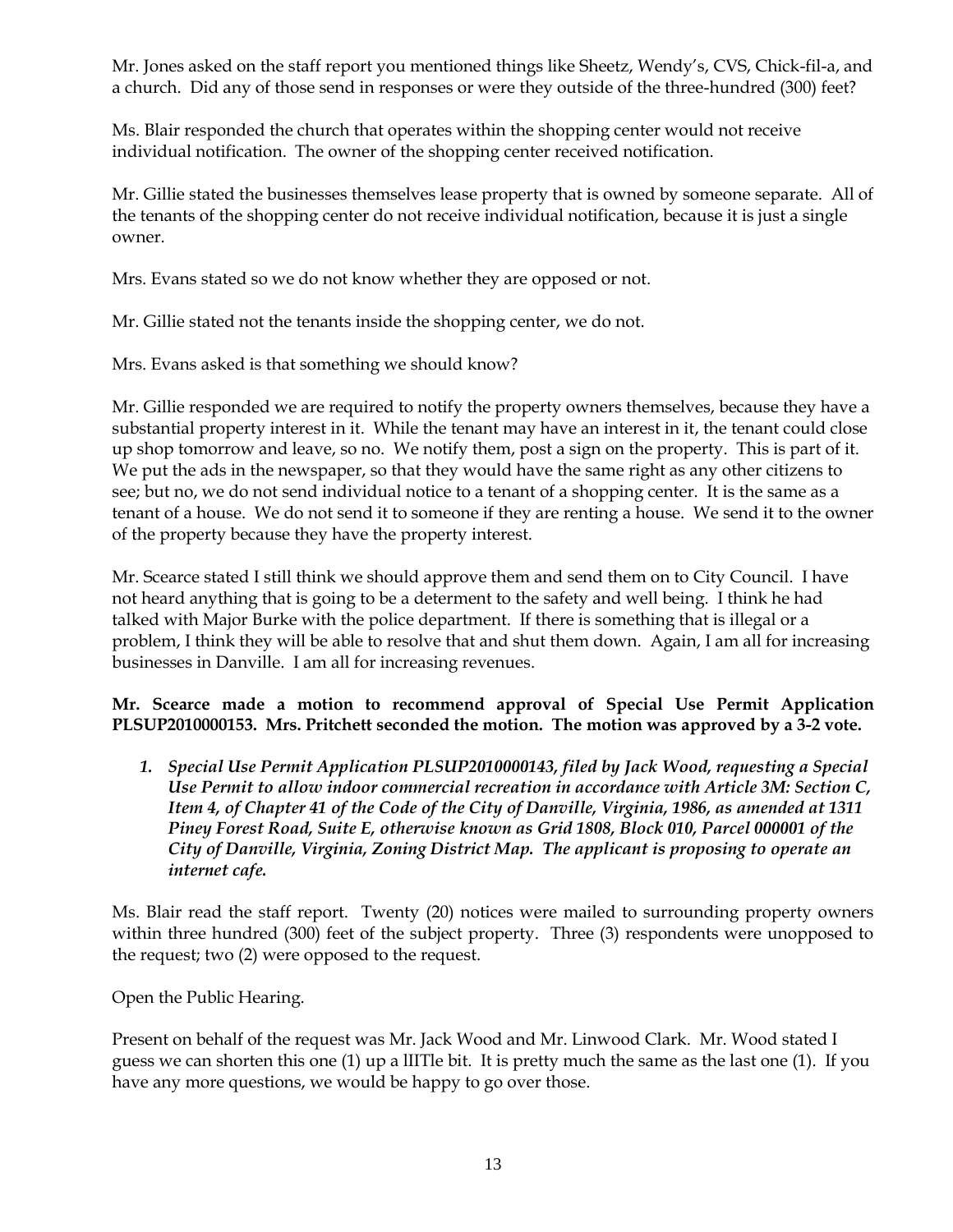Present in opposition to the request was Mr. Douglas Morrison. Mr. Morrison stated my wife owns the residence at 136 Nelson Avenue where her mother resides. Her mother is eighty-three (83) years old and has Alzheimer"s. I am here as a private citizen. I have grave concerns that a business like this is mainly a gaming industry. They are attracting customers into their business through sweepstakes. In my opinion, that brings all sorts of unwanted activity. I am the chief probation and parole officer in Danville, and I have enough business. I do not need anymore. The lottery, although they produce millions of dollars, is just a poor man"s tax. I am against gambling, because I believe it decreases the morals of people and it brings all sorts of unwanted characters into this type of business. My mother's house is the second (2<sup>nd</sup>) house on Nelson Avenue, which is just a stone's throw from where this business is proposed. I am here against this business, because I think that it would have a determent on the residents of Nelson Avenue.

Close the Public Hearing.

**Mr. Laramore made a motion to recommend approval of Special Use Permit Application PLSUP2010000143. Mrs. Pritchett seconded the motion. The motion was approved by a 4-0-1 vote (Mr. Scearce abstained).**

**6.** *Special Use Permit Application PLSUP2010000186, filed by Alvin Toomes, requesting a Special Use Permit to allow indoor commercial recreation in accordance with Article 3N: Section C, Item 4, of Chapter 41 of the Code of the City of Danville, Virginia, 1986 as amended at 661 Piney Forest Road, Suite 1, otherwise known as Grid 1815, Block 004, Parcel 000023 of the City of Danville, Virginia, Zoning District Map. The applicant is proposing to operate an internet café.*

Ms. Blair read the staff report. Thirty (30) notices were mailed to surrounding property owners within three hundred (300) feet of the subject property. Eight (8) respondents were unopposed to the request; five (5) were opposed to the request.

Open the Public Hearing.

Present on behalf of the request was Mr. Alvin Toomes. Mr. Toomes stated I was here previously, and turned down for not enough parking. I changed my address and you all know the story I have. Our operations are from ten (10:00) to ten (10:00) instead of twenty-four (24) hours a day, just six (6) days a week. I will just go from there.

Mrs. Evans asked will you be closed on Sunday?

Mr. Toomes responded yes.

Mr. Jones asked do you use the same software as previously mentioned?

Mr. Toomes responded same software as previous, just a different location.

Mr. Jones asked if all of these things are accepted by City Council, are you worried about making money with all of this competition in town?

Mr. Toomes responded oh yeah. The more you have the lesser outlet for profit you have. When I was here four (4) months ago, I was trying to get it passed before other people came in. For some reason, the City does not want us to come in. They keep coming up with some kind of deal to put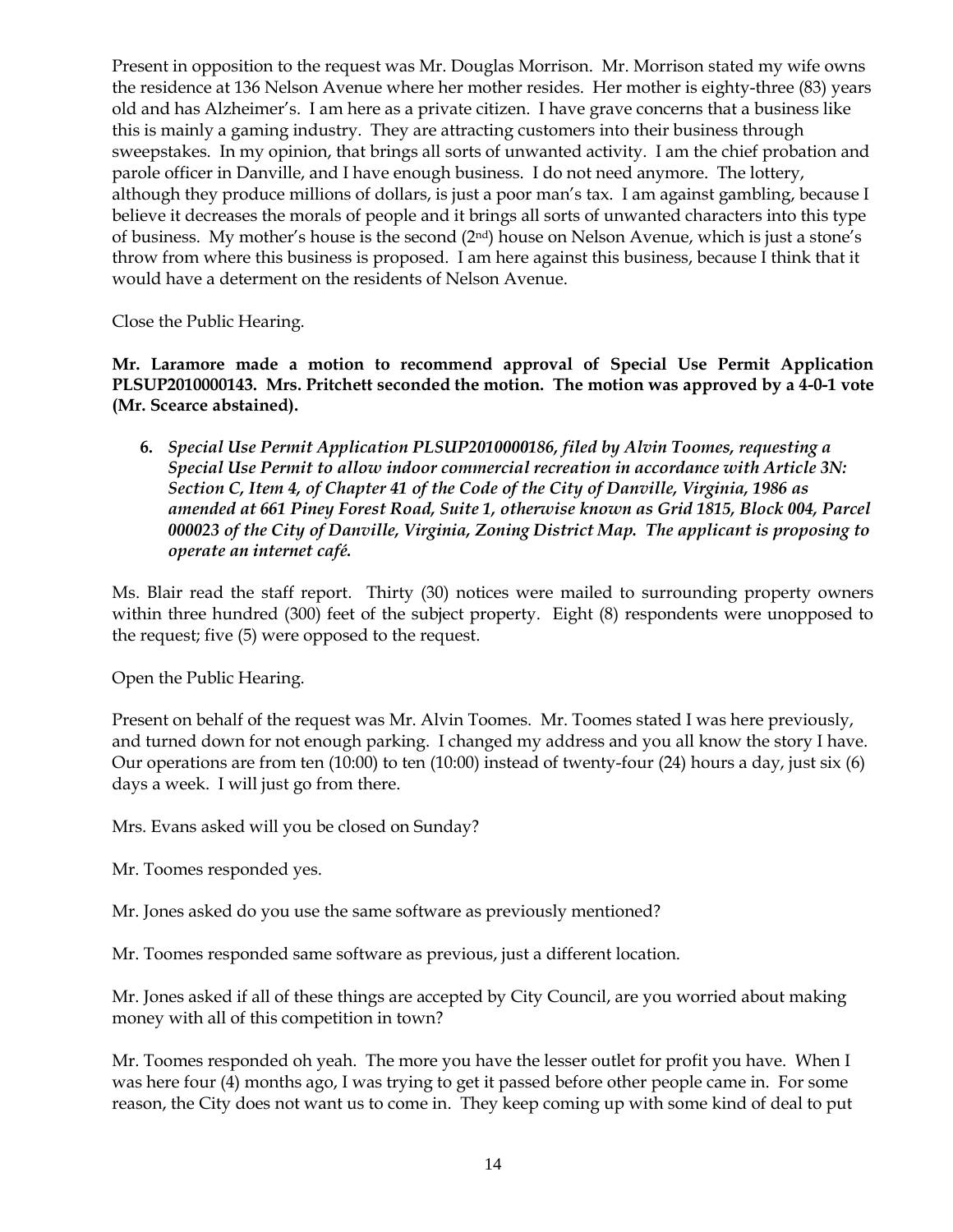me off and put me off. Parking finally got it. There is nothing against it now. The games are legal, and legit.

Mr. Jones stated it is like Mr. Laramore said, if nothing is done about this, there are going to be fifty (50) applicants here next month asking for the same thing.

Mr. Toomes stated it really will not turn out like that, because the people that supply the software will only let so many come in.

Mr. Jones asked will they deny people the right to come in?

Mr. Toomes responded they have to be spread out. They cannot be next door or a block down the road.

Mrs. Evans asked is it a franchise type business?

Mr. Toomes responded no it is territory.

Mrs. Evans asked what about people under the age of eighteen (18)?

Mr. Toomes responded we do that because the more apt you are to have trouble. The parents do not come and tend to their children. We just try to keep a nicer level atmosphere instead of having kids running around hooting and hollering. There is no kind of adult entertainment or anything like that. We just try to keep a pretty nice atmosphere.

Mr. Scearce asked how successful are you? You have what four (4) other locations? Are they making money?

Mr. Toomes responded yes.

Mr. Scearce asked I noticed on the questionnaire that you spoke with Major Burke in the police department. How did that go?

Mr. Toomes responded he said that if the permit went through that he would send someone by the location from time to time to make sure things were on the up and up.

Mr. Scearce stated so you are not planning on being shut down. You are planning on keeping things on the up and up.

Mrs. Pritchett asked Mr. Whitfield did you report something from Mr. Burke?

Mr. Whitfield responded I do not recall that I did.

Mrs. Pritchett stated I was thinking we had some other conversation other than Mr. Toomes about what Mr. Burke had to say, because we sort of directed you there. I thought we had some other reporting on that. Basically what we understood was that he could not determine what was legal and not legal as far as these establishments.

Mr. Whitfield stated I do not know. I have not talked with Mr. Burke about any particular applicant. I think what you are thinking about is what I had reported in the last meeting. I did not believe that it was reasonable to try to figure out whether they were legal or illegal unless you went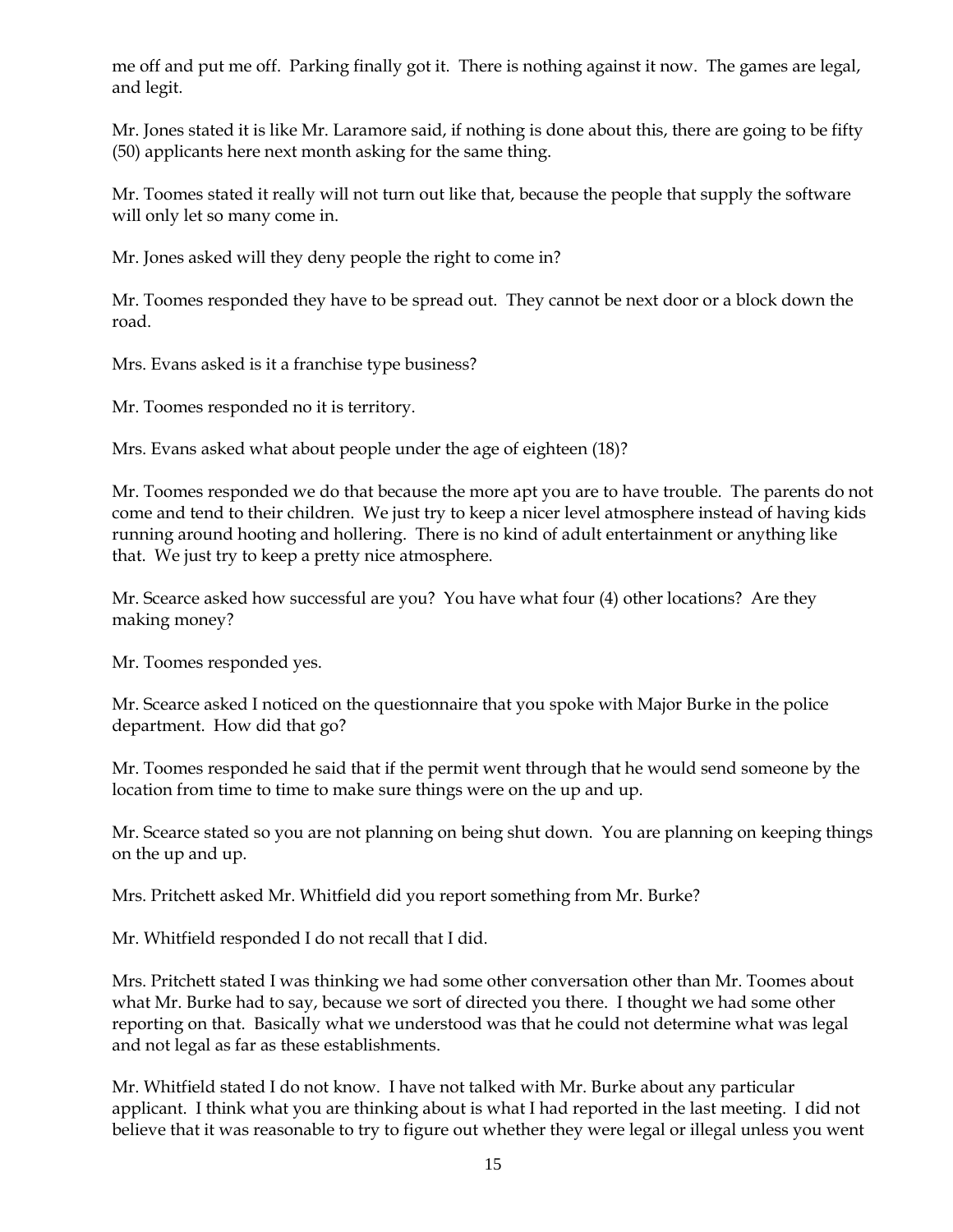through and did an almost complete audit of their business. I was suggesting that you not make your decision based on that, but you make your decision based on the other factors that the Planning Staff had provided for you based on where they are relative to neighborhoods, churches, and other things.

Close the Public Hearing.

**Mr. Scearce made a motion to recommend approval of Special Use Permit Application PLSUP2010000186. Mrs. Pritchett seconded the motion. The motion was approved by a 4-1 vote.**

*7. Special Use Permit Application PLSUP2010000188, filed by Maurice Harris, requesting a Special Use Permit to allow indoor commercial recreation in accordance with Article 3M: Section C, Item 4, of Chapter 41 of the Code of the City of Danville, Virginia, 1986 as amended at 3000 Riverside Drive, otherwise known as Grid 1709, Block 006, Parcel 000001 of the City of Danville, Virginia, Zoning District Map. The applicant is proposing to operate an internet cafe.*

Ms. Blair read the staff report. Fourteen (14) notices were mailed to surrounding property owners within three hundred (300) feet of the subject property. Three (3) respondents were unopposed to the request; zero (0) were opposed to the request.

Open the Public Hearing.

Present on behalf of the request was Mr. Maurice Harris. Mr. Harris stated my business is basically the same as the other internet cafés. The only difference is what we are proposing as far as the time to be opened.

Mr. Laramore asked what is the time that you are proposing to be opened?

Mr. Harris responded from ten (10:00) to ten (10:00) on Sundays, Monday thru Wednesday's nine (9:00) to eleven (11:00), and nine (9:00) to twelve (12:00) Thursday thru Saturday.

Mr. Jones asked do you have any of these any other places in Virginia?

Mr. Harris responded no, I do not. My partner currently has several of them in North Carolina and in Virginia.

Mr. Jones asked where about in North Carolina?

Mr. Harris responded Winston-Salem area. He has one (1) in Bluefield, Virginia.

Close the Public Hearing.

**Mr. Laramore made a motion to recommend approval of Special Use Permit Application PLSUP2010000188. Mrs. Pritchett seconded the motion. The motion was approved by a 3-1-1 vote (Mr. Scearce abstained).**

*8. Special Use Permit Application PLSUP2010000187, filed by James R. Bryson, requesting a Special Use Permit to allow for operation of a school in accordance with Article 3E: Section C, Item 14 of Chapter 41 of the Code of the City of Danville, Virginia, 1986 as amended at 425 Hughes Street, otherwise known as Grid 1611, Block 009, Parcel 000014 of the City of Danville, Virginia, Zoning District Map. The applicant is proposing to operate a private*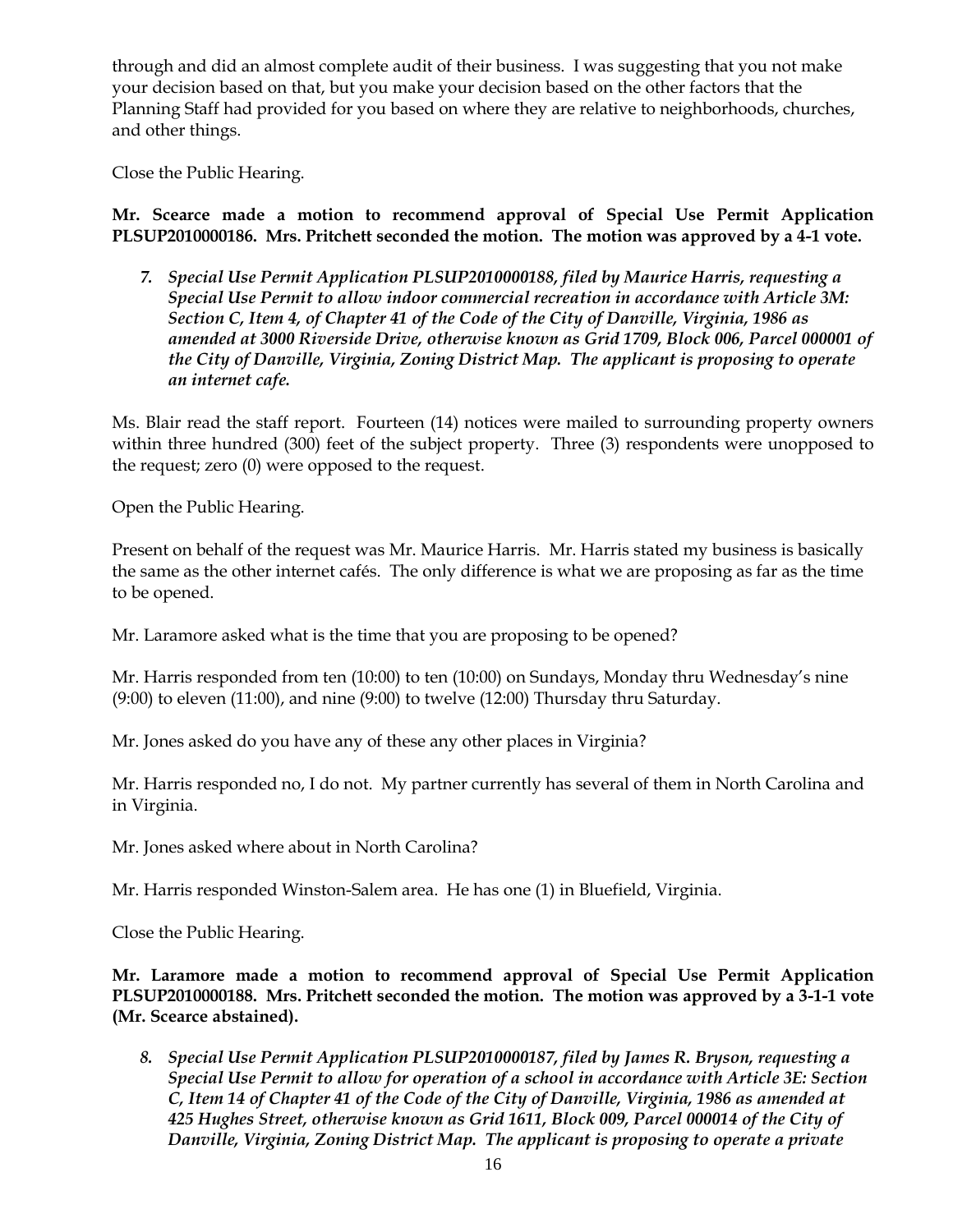# *day school at this location providing educational and vocational training for individuals with disabilities.*

Miss Scolpini read the staff report. Forty-nine (49) notices were mailed to surrounding property owners within three hundred (300) feet of the subject property. Fourteen (14) respondents were unopposed to the request; one (1) was opposed to the request.

Open the Public Hearing.

Present on behalf of the request was Mr. James Bryson. Mr. Bryson stated I respectfully request that you approve our request for a Special Use Permit. Everything that was discussed in the previous meeting is the same as it was before.

Mr. Scearce asked are you in agreement with the conditions that staff has?

Mr. Bryson responded yes.

Close the Public Hearing.

**Mrs. Pritchett made a motion to recommend approval of Special Use Permit Application PLSUP2010000187 with conditions per Staff. Mr. Scearce seconded the motion. The motion was approved by a 5-0 vote.**

*9. Rezoning Request PLRZ2010000189, filed by Sarah Folmar on behalf of the YMCA and Danny Latham, requesting to amend the Year 2020 Land Use Plan from Public and Semipublic Area to Urban Single Family Residential and to rezone from N-C Neighborhood Commercial to OT-R Old Town Residential, 0.158 acres at 810 Main Street, otherwise known as Grid 1716, Block 005, Parcel 000003 of the City of Danville, Virginia Zoning District Map. The applicant is proposing to rezone the property in preparation for consolidation with 840 Main Street.*

Miss Scolpini read the staff report. Thirty-six (36) notices were mailed to surrounding property owners within three hundred (300) feet of the subject property. Fourteen (14) respondents were unopposed to the request; zero (0) were opposed to the request.

Open the Public Hearing.

Present on behalf of the request was Mr. Dan Latham. Mr. Latham stated I am in favor of approving this rezoning request so that we can transfer property of the YMCA to ownership by me.

Mrs. Evans asked what are you going to do with it?

Mr. Latham responded restore the building, clean up the trees, and use the alley as a driveway.

Mrs. Evans stated I saw in the report that it was slave quarters. I was wondering if you were going to bring those back to life and have them for tours.

Mr. Latham stated that is a possibility. I think our first  $(1<sup>st</sup>)$  interest right now is getting the building stabilized. We will see about the use down the road.

Close the Public Hearing.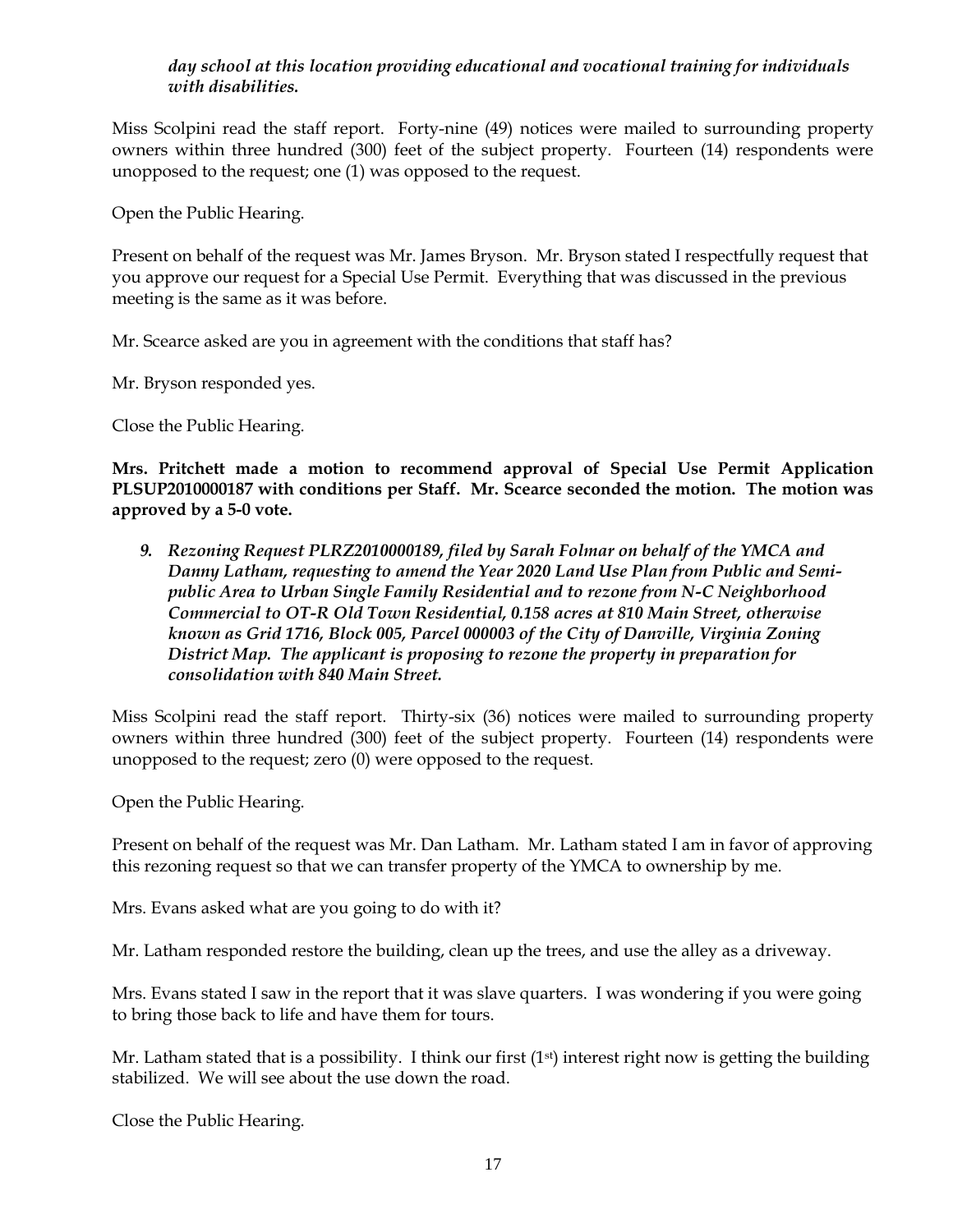**Mrs. Pritchett made a motion to recommend approval of Rezoning Request PLRZ2010000189. Mrs. Evans seconded the motion. The motion was approved by a 5-0 vote.**

**10.** *Special Use Permit PLSUP2010000190, filed by Ben Davenport, Jr. on behalf of MCD Investments, LLC, requesting a Special Use Permit for a use with lot frontage on the Dan River in accordance with Article 3L: Section C, Item 11 of Chapter 41 of the Code of the City of Danville, Virginia, 1986 as amended at 115 Riverside Drive, otherwise known as Grid 2709 Block 001 Parcel 000020 of the City of Danville, Virginia Zoning District Map. The applicant is proposing construction of multi-purpose a commercial building with lot frontage on the Dan River.*

**Mr. Laramore made a motion to table Special Use Permit Application PLSUP2010000190 until the January meeting. Mrs. Evans seconded the motion. The motion was approved by a 5-0 vote.**

### **III. MINUTES**

**Mrs. Evans made a motion to approve the minutes from the November 8, 2010 meeting. Mr. Scearce and Mr. Laramore seconded the motion. The minutes were approved by a 5-0 vote.**

#### **IV. OTHER BUSINESS**

Mr. Gillie stated your standard City Council report; they approved the Special Use Permit at Nor Dan Shopping Center for the World of Pets. They denied based on the recommendation, the Special Use Permit request on Old Mayfield Road. I wanted to thank Mrs. Pritchett. For those of you who were not aware, this is Mrs. Pritchett's last meeting. She is resigning from the Commission. Thank you for your years of service. It has been very much appreciated.

Mrs. Pritchett stated I have loved serving. I just think six (6) years is enough, and with about nine (9) years prior to that on the Commission of Architectural Review, I think it is time for somebody else to have a good time.

Mr. Gillie stated the City appreciates your years on the various Commissions, and thank you very much. I also wanted to introduce Miss Emily Scolpini. Most of you recognize Emily. She was our Planning Intern previously. Emily has secured the full time position as Planning Technician with the City. If you have any questions, and you cannot find me or Renee, you should find Emily at City Hall. Come and see her. Based on the multitude of cases that we have had regarding the internet cafés, staff would like to recommend that Planning Commission recommend staff hold a public hearing to better address these and probably the definition of what they would be, and maybe a spot where they should actually go. Staff would recommend that Planning Commission recommend staff hold a public hearing next month.

Mr. Jones asked can that be moved to a motion now?

Mr. Gillie responded it is up to you.

**Mrs. Pritchett made a motion to recommend staff hold a public hearing to address proposed changes to the Zoning Code in relation to internet cafés. Mrs. Evans seconded the motion. The motion was approved by a 5-0 vote**.

Mr. Jones asked will we be setting up a time and advertising that?